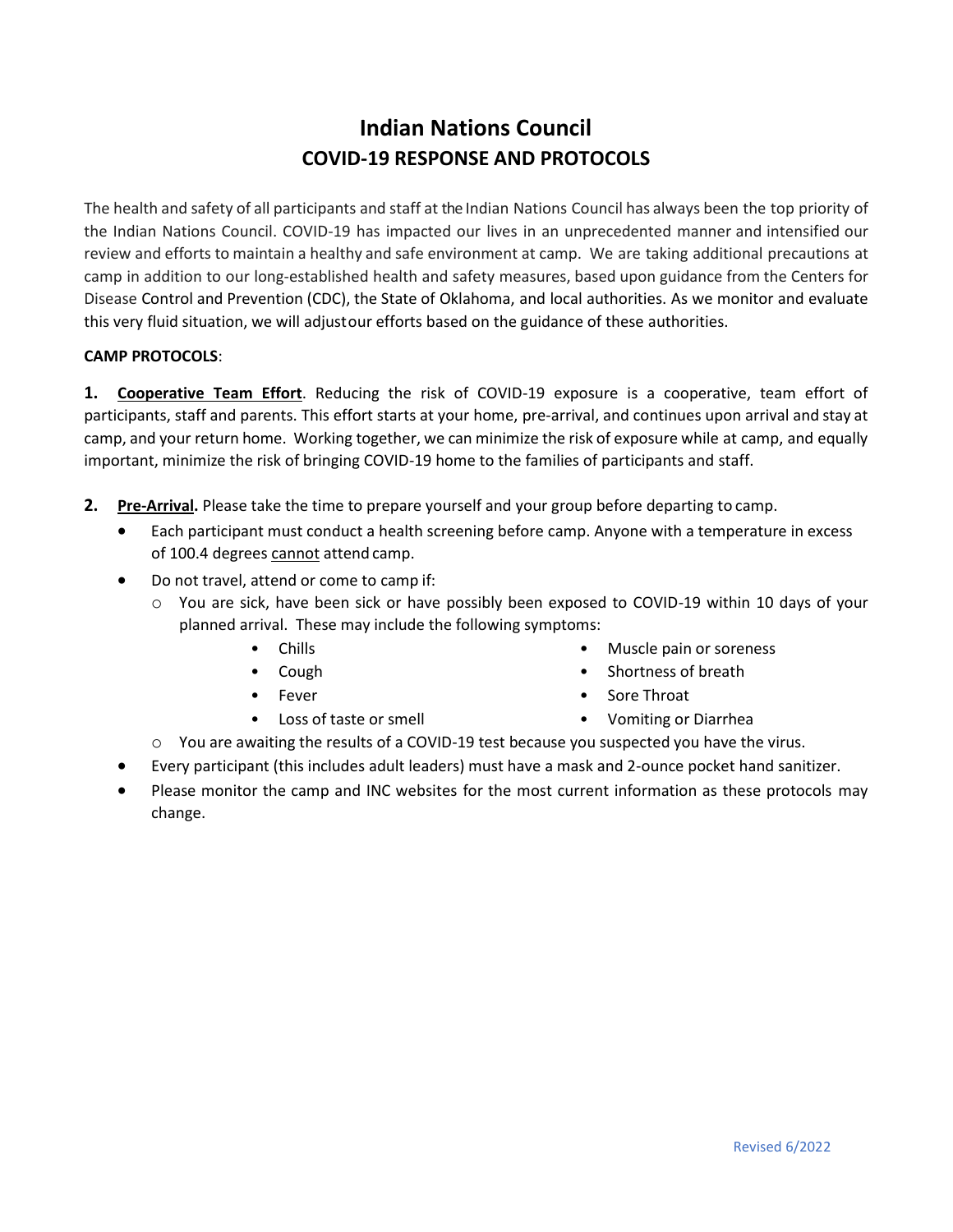**3. Arrival.** Health screening upon your arrival at the camp is conducted with the Health Officer, which may also include a temperature check. Anyone with a temperature of 100.4 degrees or above will not be allowed in camp.

- Note: Should anyone not pass the arrival screening, the entire group that traveled together will not be allowed to enter the camp.
- COVID-19 vaccine proof is not required but highly encouraged. Please have a copy with your Heath and Medical records. Those that have the COVID-19 vaccine are still asked to follow these procedures to help set an example for all Scouts.
- **4. Masks.** Everyone is encouraged but not required.
	- Options include a traditional cloth face mask, buff, neckerchief, neck gaiter, etc.
	- Must cover the nose and mouth.
	- Participants should bring additional masks for backup and/or emergency use.

**5. Social Distancing.** Maintain social distancing of 6-feet at all times. We recognize that at camp this can be a challenge and even impossible. Minimize times when social distancing cannot be achieved.

**6. Sleeping/ Tenting**. Participants should be assigned tents and have 2 people per tent. Minimize time spent in the tent except for sleeping. Sleeping should be head to foot.

**7. Sanitizing and Hygiene.** Hand washing, sanitizing and personal hygiene are critical to helping prevent COVID-19 (and otherillnesses). Hygiene reminders will be posted around camp. All participants (youth and adult leaders) and staff are reminded to follow these protocols. Additional steps we are taking:

- Extra sanitizing stations will be set up throughout camp. CDC Resource: Effective Handwashing
- We will have hand sanitizer in common areas.
- Participants will be encouraged to use their personal, pocket hand sanitizer.
- Troops will be asked to assist in sanitizing their campsites, restrooms, and sleeping areas with provided equipment.
- We are researching additional measures.
- **8. Dining Hall.** We continue to evaluate Dining Hall procedures, and currently, the following will apply:
	- Upon entry, everyone must sanitize their hands at a sanitizing station. C
	- No food sharing is allowed.
	- The Dining Hall will be disinfected after every meal and closed between meals.
	- Additional outdoor areas are established and troops will have the options to eat inside and outside.

## **9. Eemergency Response.**

- An emergency response plan that includes isolation and quarantine protocol, should a person at camp develop symptoms of COVID-19 or another communicable disease, shall be developed in advance of camp.
- A quarantine facility will be set-up, up in case we need to quarantine once camp is in session until that person can be safely taken from camp.